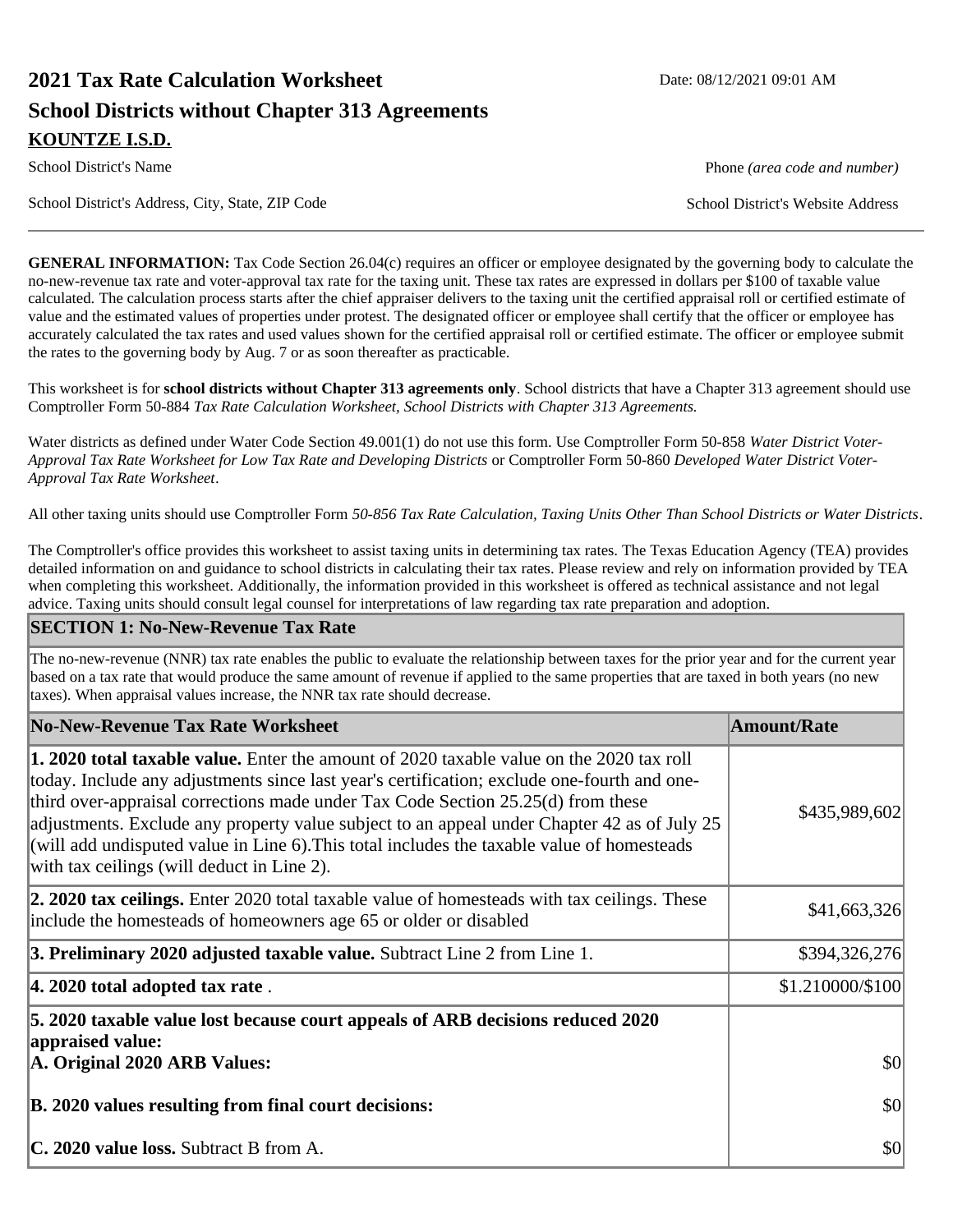| 6. 2020 taxable value subject to an appeal under Chapter 42, as of July 25:                                                                                                                                                                                                                                                                                                                                                                                                                             |               |
|---------------------------------------------------------------------------------------------------------------------------------------------------------------------------------------------------------------------------------------------------------------------------------------------------------------------------------------------------------------------------------------------------------------------------------------------------------------------------------------------------------|---------------|
| A. 2020 ARB certified value:                                                                                                                                                                                                                                                                                                                                                                                                                                                                            | \$0           |
| <b>B. 2020 disputed value:</b>                                                                                                                                                                                                                                                                                                                                                                                                                                                                          | \$0           |
| C. 2020 undisputed value. Subtract B from A.                                                                                                                                                                                                                                                                                                                                                                                                                                                            | \$0           |
| 7. 2020 Chapter 42 related adjusted values Add Line 5 and 6.                                                                                                                                                                                                                                                                                                                                                                                                                                            | \$0           |
| 8. 2020 taxable value, adjusted for actual and potential court-ordered adjustments.<br>Add Line 3 and Line 7.                                                                                                                                                                                                                                                                                                                                                                                           | \$394,326,276 |
| 9. 2020 taxable value of property in territory the school deannexed after Jan. 1, 2020.<br>Enter the 2020 value of property in deannexed territory.                                                                                                                                                                                                                                                                                                                                                     | \$0           |
| $\vert$ 10. 2020 taxable value lost because property first qualified for an exemption in 2021. If<br>the school district increased an original exemption, use the difference between the original<br>exempted amount and the increased exempted amount. Do not include value lost due to<br>freeport or goods-in-transit, or temporary disaster exemptions. Note that lowering the<br>amount or percentage of an existing exemption in 2021 does not create a new exemption or<br>reduce taxable value. |               |
| A. Absolute exemptions. Use 2020 market value:                                                                                                                                                                                                                                                                                                                                                                                                                                                          | \$259,965     |
| <b>B. Partial exemptions.</b> 2021 exemption amount or 2021 percentage exemption times 2020<br> value:                                                                                                                                                                                                                                                                                                                                                                                                  | \$484,220     |
| <b>C. Value loss.</b> Add A and B.                                                                                                                                                                                                                                                                                                                                                                                                                                                                      | \$744,185     |
| 11. 2020 taxable value lost because property first qualified for agricultural appraisal<br>$(1-d \text{ or } 1-d-1)$ , timber appraisal, recreational/scenic appraisal or public access airport<br>special appraisal in 2021. Use only properties that qualified in 2021 for the first time; do<br>not use properties that qualified in 2020.                                                                                                                                                           |               |
| A. 2020 market value:                                                                                                                                                                                                                                                                                                                                                                                                                                                                                   | \$167,410     |
| B. 2021 productivity or special appraised value:                                                                                                                                                                                                                                                                                                                                                                                                                                                        | \$12,760      |
| C. Value loss. Subtract B from A.                                                                                                                                                                                                                                                                                                                                                                                                                                                                       | \$154,650     |
| <b>12. Total adjustments for lost value.</b> Add Lines 9, 10C and 11C.                                                                                                                                                                                                                                                                                                                                                                                                                                  | \$898,835     |
| 13. Adjusted 2020 taxable value. Subtract Line 12 from Line 8.                                                                                                                                                                                                                                                                                                                                                                                                                                          | \$393,427,441 |
| <b>14. Adjusted 2020 total levy.</b> Multiply Line 4 by Line 13 and divide by \$100.                                                                                                                                                                                                                                                                                                                                                                                                                    | \$4,760,472   |
| [15. Taxes refunded for years preceding tax year 2020. Enter the amount of taxes refunded<br>by the district for tax years preceding tax year 2020. Types of refunds include court<br>decisions, Tax Code Section 25.25(b) and (c) corrections and Tax Code Section 31.11<br>payment errors. Do not include refunds for tax year 2020. This line applies only to tax years<br>preceding tax year 2020.                                                                                                  | \$19,050      |
| 16. Adjusted 2020 levy with refunds. Add Lines 14 and 15.<br>Note: If the governing body of the school district governs a junior college district in a county                                                                                                                                                                                                                                                                                                                                           | \$4,779,522   |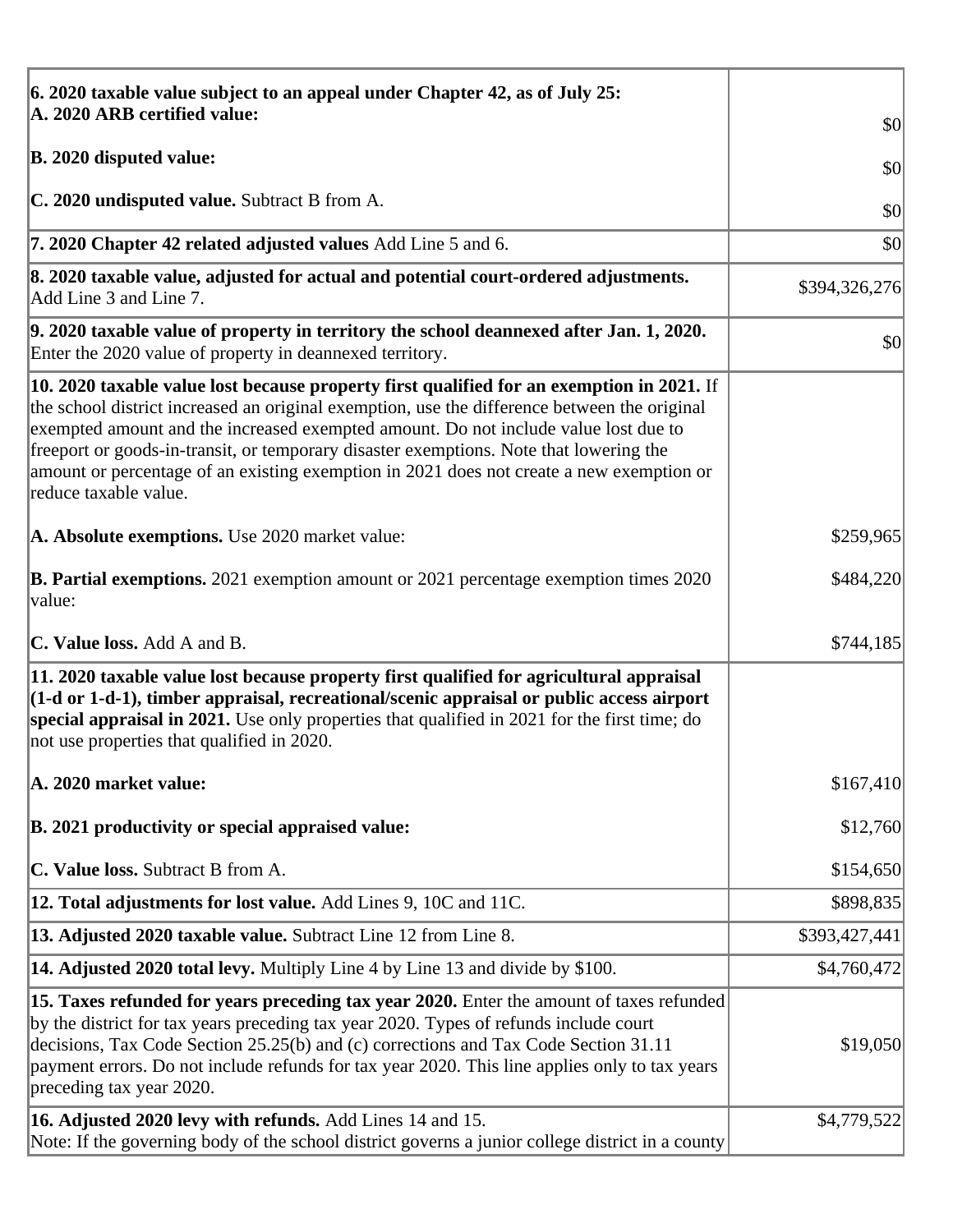| with a population of more than two million, subtract the amount of taxes the governing body<br>dedicated to the junior college district in 2020 from the result.                                                                                                                                                                                                                                                                                                                                                                                                                                                                                                                                                               |               |
|--------------------------------------------------------------------------------------------------------------------------------------------------------------------------------------------------------------------------------------------------------------------------------------------------------------------------------------------------------------------------------------------------------------------------------------------------------------------------------------------------------------------------------------------------------------------------------------------------------------------------------------------------------------------------------------------------------------------------------|---------------|
| 17. Total 2021 taxable value on the 2021 certified appraisal roll today. This value<br>includes only certified values and includes the total taxable value of homesteads with tax<br>ceilings (will deduct in Line 19). These homesteads include homeowners age 65 or older or<br>disabled.                                                                                                                                                                                                                                                                                                                                                                                                                                    |               |
| $\rm{A.}$ Certified values only: $^3$                                                                                                                                                                                                                                                                                                                                                                                                                                                                                                                                                                                                                                                                                          | \$472,369,774 |
| <b>B. Pollution control and energy storage exemption:</b> Deduct the value of property<br>exempted for the current tax year for the first time as pollution control or energy storage<br>system property:                                                                                                                                                                                                                                                                                                                                                                                                                                                                                                                      | $$-0$         |
|                                                                                                                                                                                                                                                                                                                                                                                                                                                                                                                                                                                                                                                                                                                                | \$472,369,774 |
| <b>C. Total 2021 value.</b> Subtract B from A.                                                                                                                                                                                                                                                                                                                                                                                                                                                                                                                                                                                                                                                                                 |               |
| 18. Total value of properties under protest or not included on certified appraisal roll.                                                                                                                                                                                                                                                                                                                                                                                                                                                                                                                                                                                                                                       |               |
| A. 2021 taxable value of properties under protest. The chief appraiser certifies a list of<br>properties still under ARB protest. The list shows the appraisal district's value and the<br>taxpayer's claimed value, if any, or an estimate of the value if the taxpayer wins. For each of<br>the properties under protest, use the lowest of these values. Enter the total value under<br>protest.                                                                                                                                                                                                                                                                                                                            | \$7,582,280   |
| B. 2021 value of properties not under protest or included on certified appraisal roll.<br>The chief appraiser gives school districts a list of those taxable properties that the chief<br>appraiser knows about, but are not included in the appraisal roll certification. These<br>properties are also not on the list of properties that are still under protest. On this list of<br>properties, the chief appraiser includes the market value, appraised value and exemptions for<br>the preceding year and a reasonable estimate of the market value, appraised value and<br>exemptions for the current year. Use the lower market, appraised or taxable value (as<br>appropriate). Enter the total value not on the roll. | \$0           |
| <b>C. Total value under protest or not certified:</b> Add A and B.                                                                                                                                                                                                                                                                                                                                                                                                                                                                                                                                                                                                                                                             | \$7,582,280   |
| 19. 2021 tax ceilings Enter 2021 total taxable value of homesteads with tax ceilings. These<br>include the homesteads of homeowners age 65 or older or disabled. <sup>4</sup>                                                                                                                                                                                                                                                                                                                                                                                                                                                                                                                                                  | \$50,780,556  |
| 20. 2021 total taxable value. Add Lines 17C and 18C. Subtract Line 19.                                                                                                                                                                                                                                                                                                                                                                                                                                                                                                                                                                                                                                                         | \$429,171,498 |
| 21. Total 2021 taxable value of properties in territory annexed after Jan. 1, 2020.<br>Include both real and personal property. Enter the 2021 value of property in territory<br>annexed by the school district.                                                                                                                                                                                                                                                                                                                                                                                                                                                                                                               | \$0           |
| 22. Total 2021 taxable value of new improvements and new personal property located<br>in new improvements. New means the item was not on the appraisal roll in 2020. An<br>improvement is a building, structure, fixture or fence erected on or affixed to land. New<br>additions to existing improvements may be included if the appraised value can be<br>determined. New personal property in a new improvement must have been brought into the<br>school district after Jan. 1, 2020, and be located in a new improvement.                                                                                                                                                                                                 | \$8,203,870   |
| 23. Total adjustments to the 2021 taxable value. Add Lines 21 and 22.                                                                                                                                                                                                                                                                                                                                                                                                                                                                                                                                                                                                                                                          | \$8,203,870   |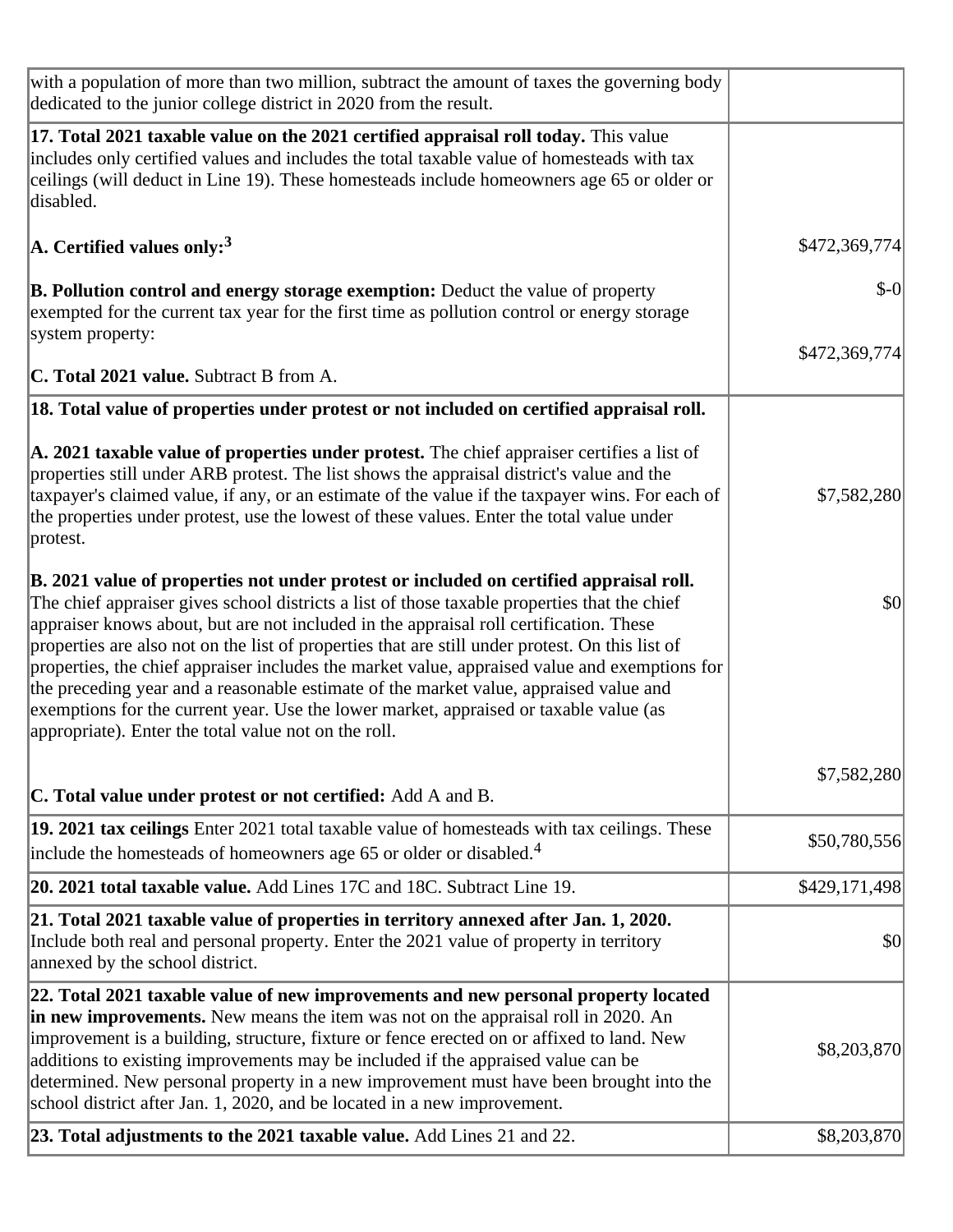| 24. Adjusted 2021 taxable value. Subtract Line 23 from Line 20.                | \$420,967,628    |
|--------------------------------------------------------------------------------|------------------|
| <b>25. 2021 NNR tax rate.</b> Divide Line 16 by Line 24 and multiply by \$100. | \$1.135365/\$100 |

<sup>1</sup>Tex. Tax Code Section 26.012(14)  $2$ Tex. Tax Code Section 26.012(6) <sup>3</sup>Tex. Tax Code Section 26.012(6)  ${}^{4}$ Tex. Tax Code Section 26.012(6)(A)(i)  $5$ Tex. Tax Code Section 26.012(6)(A)(ii)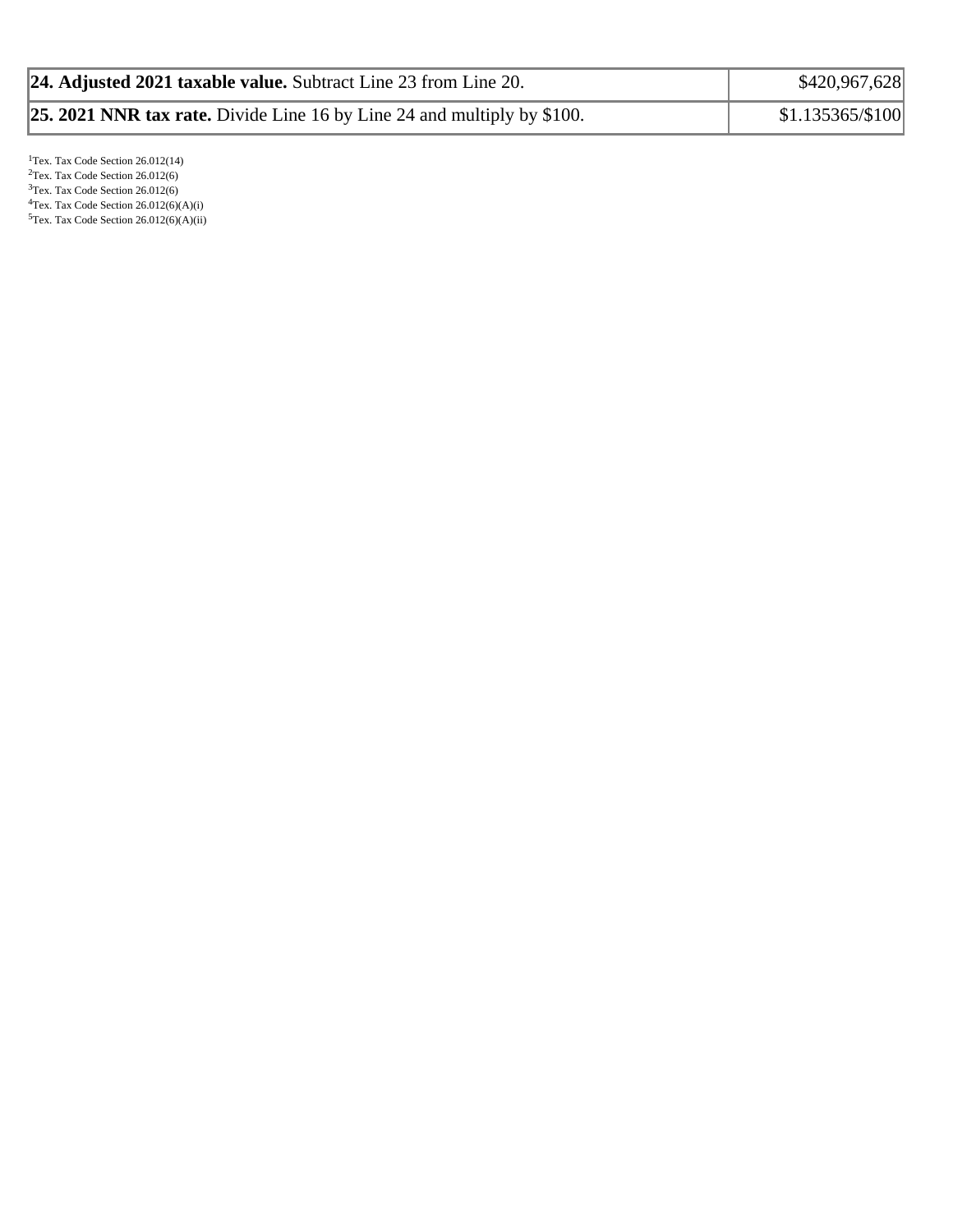## **SECTION 2: Voter-Approval Tax Rate**

The voter-approval tax rate is the highest tax rate that a taxing unit may adopt without holding an election to seek voter approval of the rate. Most school districts calculate a voter-approval tax rate that is split into three separate rates.

- 1. **Maximum Compressed Tax Rate (MCR):** A district's maximum compressed tax rate is defined as the tax rate for the current tax year per \$100 of valuation of taxable property at which the district must levy a maintenance and operations tax to receive the full amount of the tier one allotment.
- 2. **Enrichment Tax Rate (DTR):** A district's enrichment tax rate is defined as any tax effort in excess of the district's MCR and less than \$0.17. The enrichment tax rate is divided into golden pennies and copper pennies. School districts can claim up to 8 golden pennies, not subject to compression, and 9 copper pennies which are subject to compression with any increases in the guaranteed yield.
- 3. **Debt Rate:** The debt tax rate includes the debt service necessary to pay the school district's debt payments in the coming year. This rate accounts for principal and interest on bonds and other debt secured by property tax revenue.

The MCR and DTR added together make up the school district's maintenance and operations (M&O) tax rate. Districts cannot increase the district's M&O tax rate to create a surplus in M&O tax revenue for the purpose of paying the district's debt service.

If a school district adopted a tax rate that exceeded its voter-approval tax rate without holding an election to respond to a disaster in the prior year, as allowed by Tax Code Section 26.042(e), the school district may not consider the amount by which it exceeded its voterapproval tax rate (disaster pennies) in the calculation this year. This adjustment will be made in Section 4 of this worksheet.

A district must complete an efficiency audit before seeking voter approval to adopt a M&O tax rate higher than the calculated M&O tax rate, hold an open meeting to discuss the results of the audit, and post the results of the audit on the district's website 30 days prior to the election. Additionally, a school district located in an area declared a disaster by the governor may adopt a M&O tax rate higher than the calculated M&O tax rate during the two-year period following the date of the *declaration without conducting an efficiency audit*.

Districts should review information from TEA when calculating their voter-approval rate.

| <b>Voter-Approval Tax Rate Worksheet</b>                                                                                                                                                                                                                                                                                                                                                                                                                                                                                                                                    | <b>Amount/Rate</b> |
|-----------------------------------------------------------------------------------------------------------------------------------------------------------------------------------------------------------------------------------------------------------------------------------------------------------------------------------------------------------------------------------------------------------------------------------------------------------------------------------------------------------------------------------------------------------------------------|--------------------|
| 26. 2021 maximum compressed tax rate (MCR). TEA will publish compression rates<br>based on district and statewide property value growth. Enter the school districts' maximum<br>compressed rate based on guidance from TEA                                                                                                                                                                                                                                                                                                                                                  | \$0.854600/\$100   |
| 27. 2021 enrichment tax rate (DTR). Enter the greater of $A$ and $B$ .<br>A. Enter the district's 2020 DTR, minus any required reduction under Education Code<br>Section 48.202(f)                                                                                                                                                                                                                                                                                                                                                                                          | \$0.130000         |
| B. \$0.05 per \$100 of taxable value.                                                                                                                                                                                                                                                                                                                                                                                                                                                                                                                                       | \$0.130000         |
| 28. 2021 maintenance and operations (M&O) tax rate (TR). Add Lines 26 and 27.<br>Note: M&O tax rate may not exceed the sum of \$0.17 and the product of the state<br>compression percentage multiplied by \$1.00.                                                                                                                                                                                                                                                                                                                                                           | \$0.984600/\$100   |
| 29. Total 2021 debt to be paid with property tax revenue.<br>Debt means the interest and principal that will be paid on debts that:<br>$(1)$ Are paid by property taxes;<br>$(2)$ Are secured by property taxes;<br>$(3)$ Are scheduled for payment over a period longer than one year; and<br>$\vert$ (4) Are not classified in the school district's budget as M&O expenses.                                                                                                                                                                                              |                    |
| A. Debt includes contractual payments to other school districts that have incurred debt on<br>behalf of this school district, if those debts meet the four conditions above. Include only<br>amounts that will be paid from property tax revenue. Do not include appraisal district budget<br>payments. If the governing body of a taxing unit authorized or agreed to authorize a bond,<br>warrant, certificate of obligation, or other evidence of indebtedness on or after Sept. 1, 2021,<br>verify if it meets the amended definition of debt before including it here: |                    |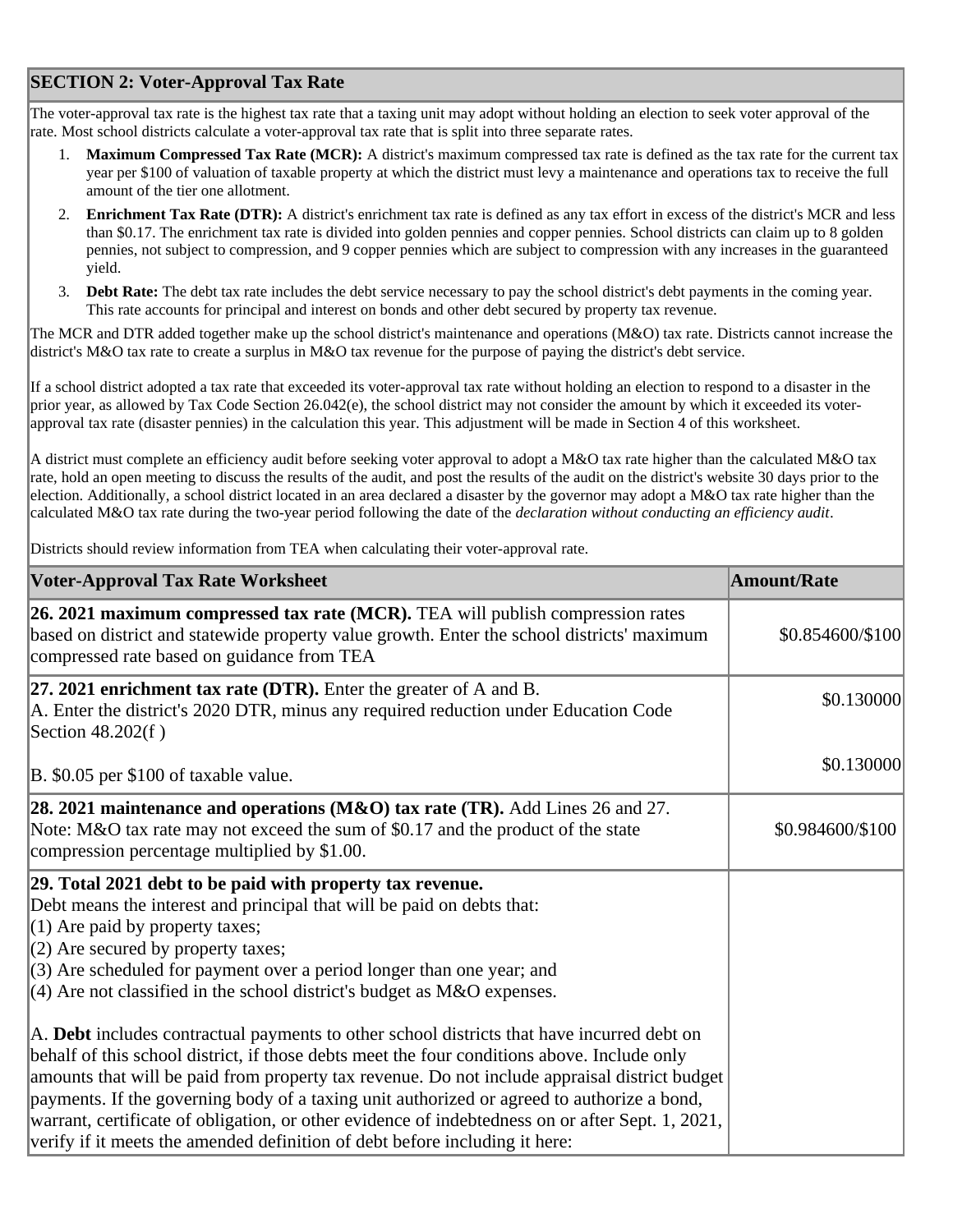| Enter debt amount:                                                                                                                                                                                                                                                                                                                            | \$699,238        |
|-----------------------------------------------------------------------------------------------------------------------------------------------------------------------------------------------------------------------------------------------------------------------------------------------------------------------------------------------|------------------|
| B. Subtract <b>unencumbered fund amount</b> used to reduce total debt.                                                                                                                                                                                                                                                                        | \$0              |
| C. Subtract state aid received for paying principal and interest on debt for facilities through<br>the existing debt allotment program and/or instructional facilities allotment program.                                                                                                                                                     | \$0              |
| D. Adjust debt: Subtract B and C from A.                                                                                                                                                                                                                                                                                                      | \$699,238        |
| 30. Certified 2020 excess debt collections. Enter the amount certified by the collector.                                                                                                                                                                                                                                                      | \$0              |
| 31. Adjusted 2021 debt. Subtract line 30 from line 29D.                                                                                                                                                                                                                                                                                       | \$699,238        |
| 32. 2021 anticipated collection rate.<br>If the anticipated rate in A is lower than actual rates in B, C and D, enter the lowest rate from<br>$ B, C$ and D. If the anticipated rate in A is higher than at least one of the rates in the prior<br>three years, enter the rate from A. Note that the rate can be greater than 100%            | 100.00%          |
| A. Enter the 2021 anticipated collection rate certified by the collector:                                                                                                                                                                                                                                                                     | 100.00%          |
| B. Enter the 2020 actual collection rate                                                                                                                                                                                                                                                                                                      | 0.99%            |
| C. Enter the 2019 actual collection rate                                                                                                                                                                                                                                                                                                      | 0.97%            |
| D. Enter the 2018 actual collection rate                                                                                                                                                                                                                                                                                                      | 0.98%            |
| 33. 2021 debt adjusted for collections. Divide line 31 by line 32.<br>Note: If the governing body of the school district governs a junior college district in a county<br>with a population of more than two million, add the amount of taxesthe governing body<br>proposes to dedicate to the junior college district in 2021 to the result. | \$699,238        |
| 34. 2021 total taxable value. Enter amount on line 20 of the No-New-Revenue Tax Rate<br>Worksheet.                                                                                                                                                                                                                                            | \$429,171,498    |
| 35. 2021 debt tax rate. Divide line 33 by line 34 and multiply by \$100.                                                                                                                                                                                                                                                                      | \$0.162927/\$100 |
| 36. 2021 voter-approval tax rate. Adds lines 28 and 35.<br>If the school district received distributions from an equalization tax imposed under former<br>Chapter 18, Education Code, add the NNR tax rate as of the date of the county unit system's<br>abolition to the sum of Lines 28 and 35.                                             | \$1.147527/\$100 |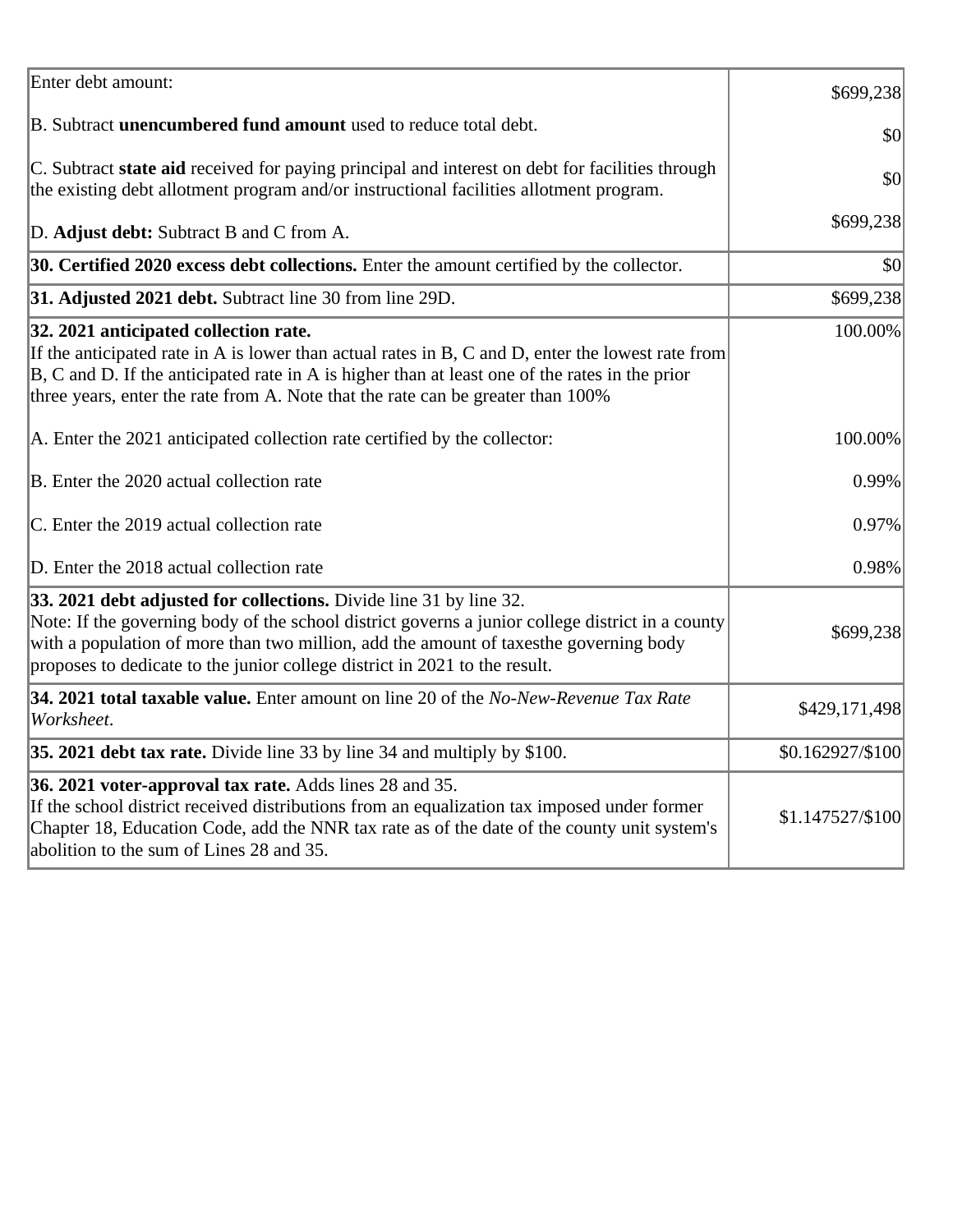## **SECTION 3: Voter-Approval Tax Rate Adjustment for Pollution Control**

A school district may raise its rate for M&O funds used to pay for a facility, device or method for the control of air, water or land pollution. This includes any land, structure, building, installation, excavation, machinery, equipment or device that is used, constructed, acquired or installed wholly or partly to meet or exceed pollution control requirements. The school district's expenses are those necessary to meet the requirements of a permit issued by the Texas Commission on Environmental Quality (TCEQ). The school district must provide the tax assessor with a copy of the TCEQ letter of determination that states the portion of the cost of the installation for pollution control.

This section should only be completed by a school district that uses M&O funds to pay for a facility, device or method for the control of air, water or land pollution.

| Voter-Approval Rate Adjustment for Pollution Control Requirements Worksheet                                                                                                                                                                            | Amount/Rate      |
|--------------------------------------------------------------------------------------------------------------------------------------------------------------------------------------------------------------------------------------------------------|------------------|
| [37. Certified expenses from the Texas Commission on Environmental Quality (TCEQ).<br>Enter the amount certified in the determination letter from TCEQ. The school district shall<br>provide its tax assessor with a copy of the letter. <sup>34</sup> | \$0              |
| <b>38. 2021 total taxable value.</b> Enter the amount from line 20 of the No-New-Revenue Tax<br>Rate Worksheet.                                                                                                                                        | \$429,171,498    |
| 39. Additional rate for pollution control. Divide line 37 by line 38 and multiply by \$100.                                                                                                                                                            | \$0/\$100        |
| 40. 2021 voter-approval tax rate, adjusted for pollution control. Add line 36 and line 39.                                                                                                                                                             | \$1.147527/\$100 |